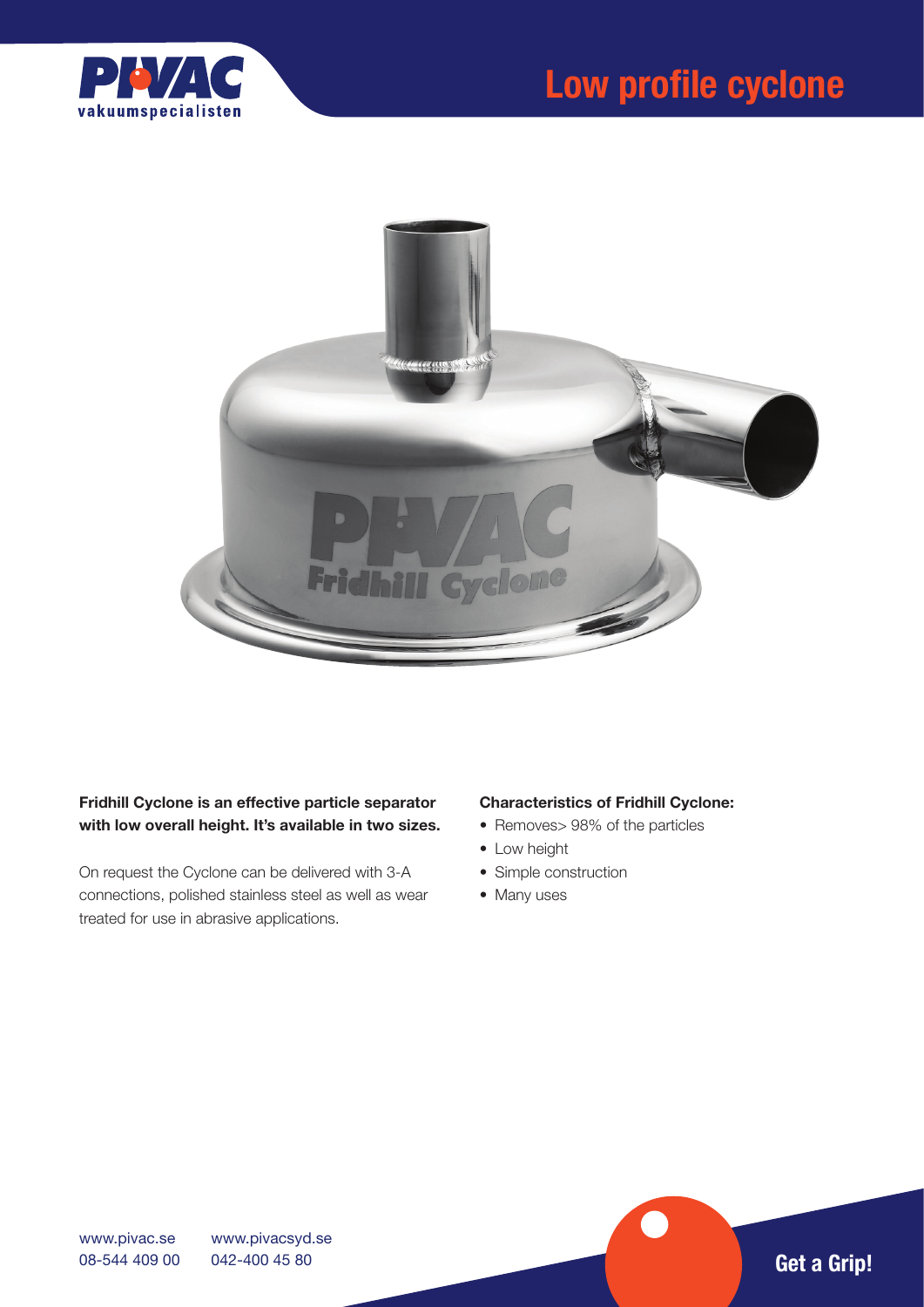### Effective particle removal

Fridhill Cyclone is an effective particle separator, that separates more than 98 percent of the particles. Integrated into a vacuum system, the cyclone prevents filters from getting overloaded and clogged. The cyclone can also work as an effective material separator.

### Low height

The Fridhill Cyclone is available in two sizes, with the smallest only 177 mm high and the larger 232 mm. Thanks to the low height, the cyclone can be easily applied in most installations and environments.

### Simple construction



To the uninitiated it may seem hard to believe that such a small cyclone could perform so much better than conventional cyclones.

The development of the Fridhill Cyclone is based on long experience. It has an innovative design and protected construction.

The principle is based on the material entering tangentially into the cyclone. Gravity makes the material fall down in a spiral. When the spiral loses energy, the air flow is turned upward and hits the plate inside the cyclone. The particles fall down while air continues to flow around the plate and out through the connection to the vacuum source.



#### Many Uses

The Fridhill Cyclone can be used in all industries, without restriction. The cyclone is available for food, pharmaceutical and industrial applications.

The lower flange is designed to fit different interfaces.